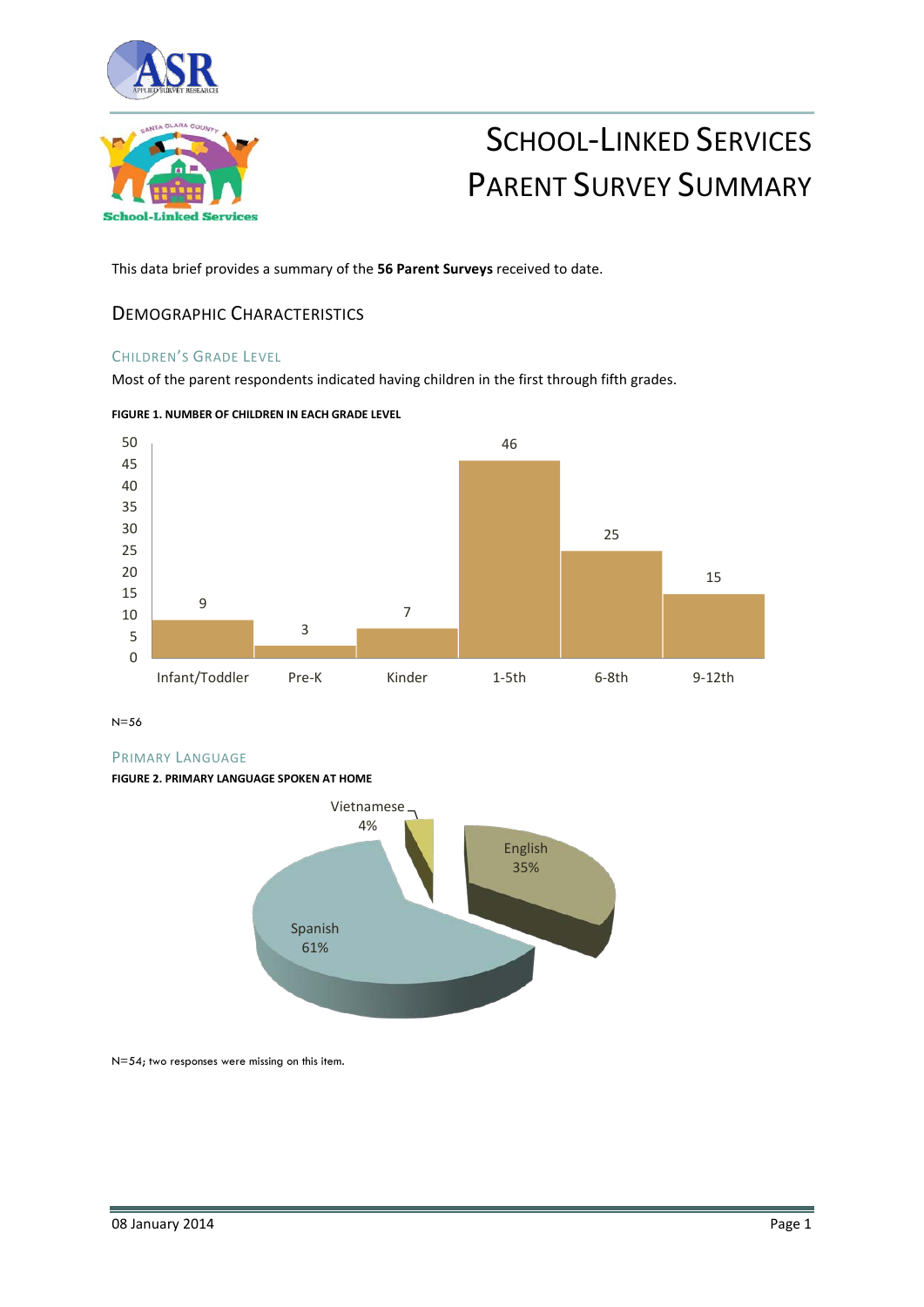# PARENT ENGAGEMENT WITH SCHOOL

#### COMMUNICATION WITH TEACHER

**FIGURE 3. DURING THE PAST SCHOOL YEAR, HOW OFTEN DID YOU COMMUNICATE WITH THE TEACHER ABOUT WAYS TO HELP YOUR CHILD'S LEARNING AT HOME OR IN SCHOOL?**



#### PARENT ORGANIZATIONS AND SCHOOL ACTIVITIES

**FIGURE 4. IN THE PAST YEAR, DID YOU PARTICIPATE IN ANY OF THE FOLLOWING PARENT ORGANIZATIONS OR SCHOOL ACTIVITIES?**



#### *If you participated in any of the above activities, please let us know how your experience was.*

#### **Quality of the programs was excellent**

- Excellent, good and informative, very good experience, Great! love the teacher who works with my son
- *Pleasant and respectful*
- *Communication was good*
- *Overall, good experience helping at the school*

#### **Counselling services**

- *Two of my children are participating in counselling services and it is really helping them.*
- *Child participated in counselling. We had a good experience overall and I feel that the counselling helped my child*

#### **Improved knowledge & understanding**

- *I had a good experience because I learned how to understand my children better and help them with their homework* 

#### **Improved relationships**

- *It was a really good experience because it helped me to try to be a better person, a better mother, and a better wife. My experience was unforgettable and very beautiful*
- *Yes, I had a good experience because it really helped me related more with my daughters*
- *It was great because I got to spend more time with my children*
- *It was a very good experience since they helped me to improve my knowledge about things happening at school. It also helped me on learning new things that I wasn't aware of*
- *Excellent experience. Very helpful. Changed my kids' behaviour. Better relationships with my kids*

#### **Improved parenting practices**

- Positive discipline and I liked it so much; I am excited for the second part!
- *It was a really good experience. They should have mandatory classes for parents*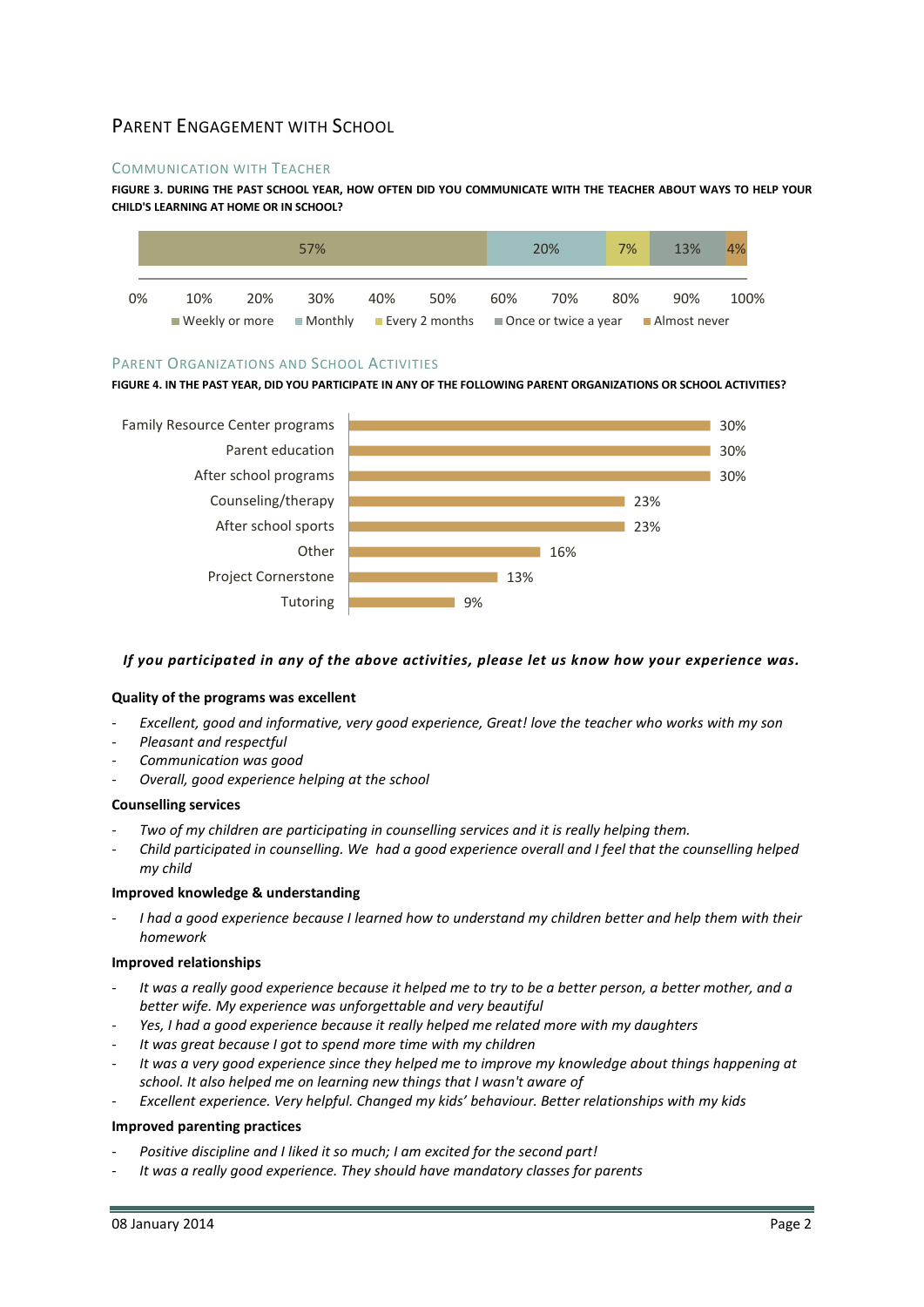- *We had a good experience; we received information and help to better ourselves*
- *As a result of attending these classes, I felt really good about myself because I learned a lot about how to help my children in school*

#### **New interests to engage with children**

- *Walking with the children was a good experience*
- *Boys and girls club experience was excellent*
- *It was really good because it gave my children and family new interests. I am planning on attending the second session if there is one*
- It was a good experience. I enjoyed participating with my children, it was nice
- *The experiences with the school are always interesting. It's a pleasure to help staff and volunteers with anything*

## PARENT ADVOCACY

#### **FIGURE 5. TO WHAT EXTENT DO YOU KNOW IF YOUR CHILD IS GETTING ALONG WITH OTHER CHILDREN?**



#### **FIGURE 6. HOW OFTEN DO YOU AND YOUR CHILD TALK WHEN HE OR SHE IS HAVING A PROBLEM WITH OTHERS?**



#### *If you knew your child had a problem, what would you do to help?*

- *Go to the school in person*
- Assess the problem, find the source of the problem
- Talk to the child, listen and ask relevant questions
- *Talk to the teacher*
- *If the teacher cannot resolve, talk to the principal and director, if cannot be addressed in the school, approach the district*
- Ask the teacher for help and follow their suggestion to understand how to help the child to avoid getting *into trouble again*
- *Talk to the counsellors, seek counselling session for the child if needed*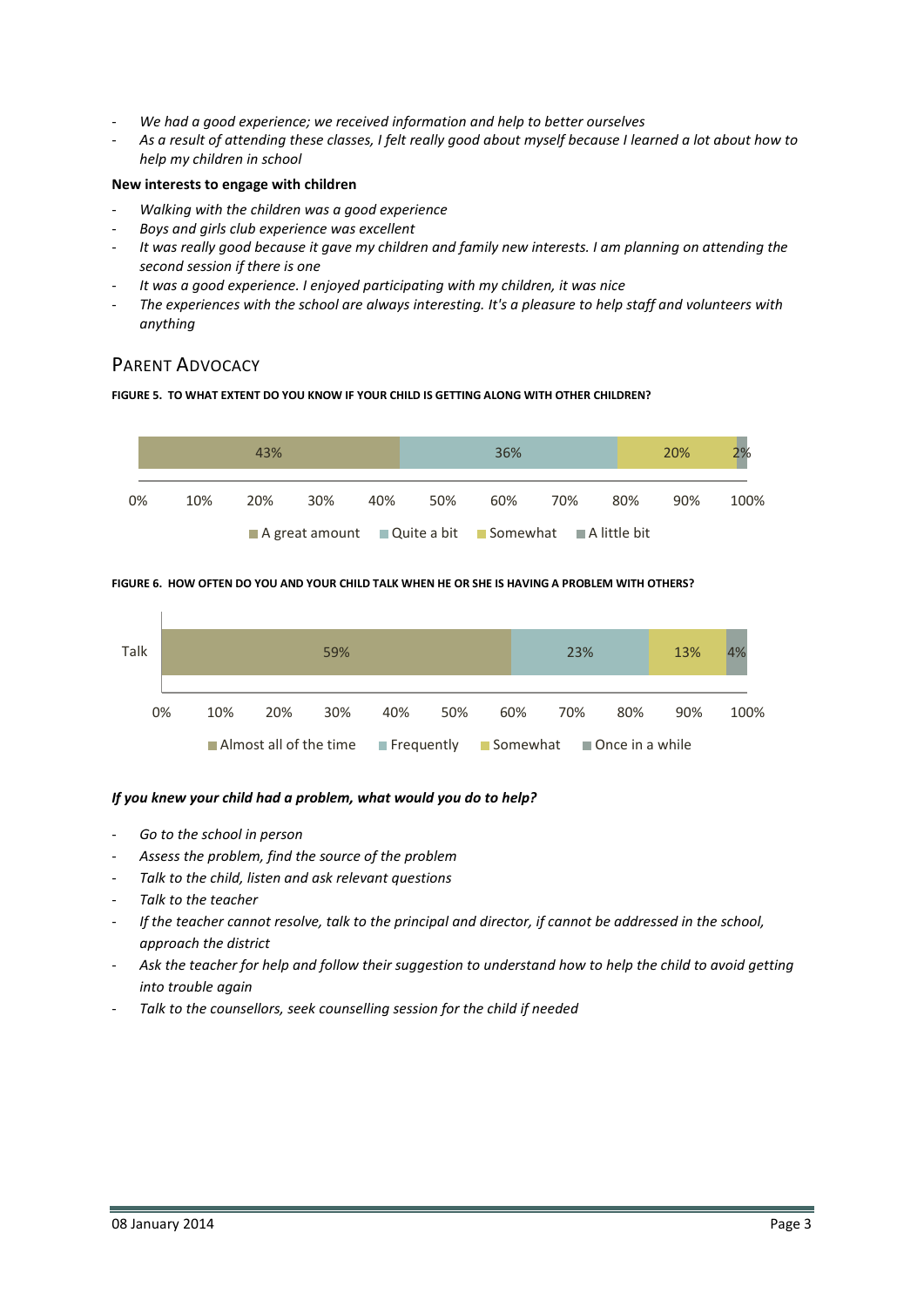# EDUCATIONAL ACTIVITIES



**FIGURE 7. WHAT KIND OF EDUCATIONAL ACTIVITIES DO YOU DO WITH YOUR CHILD OUTSIDE OF SCHOOL?**

N=56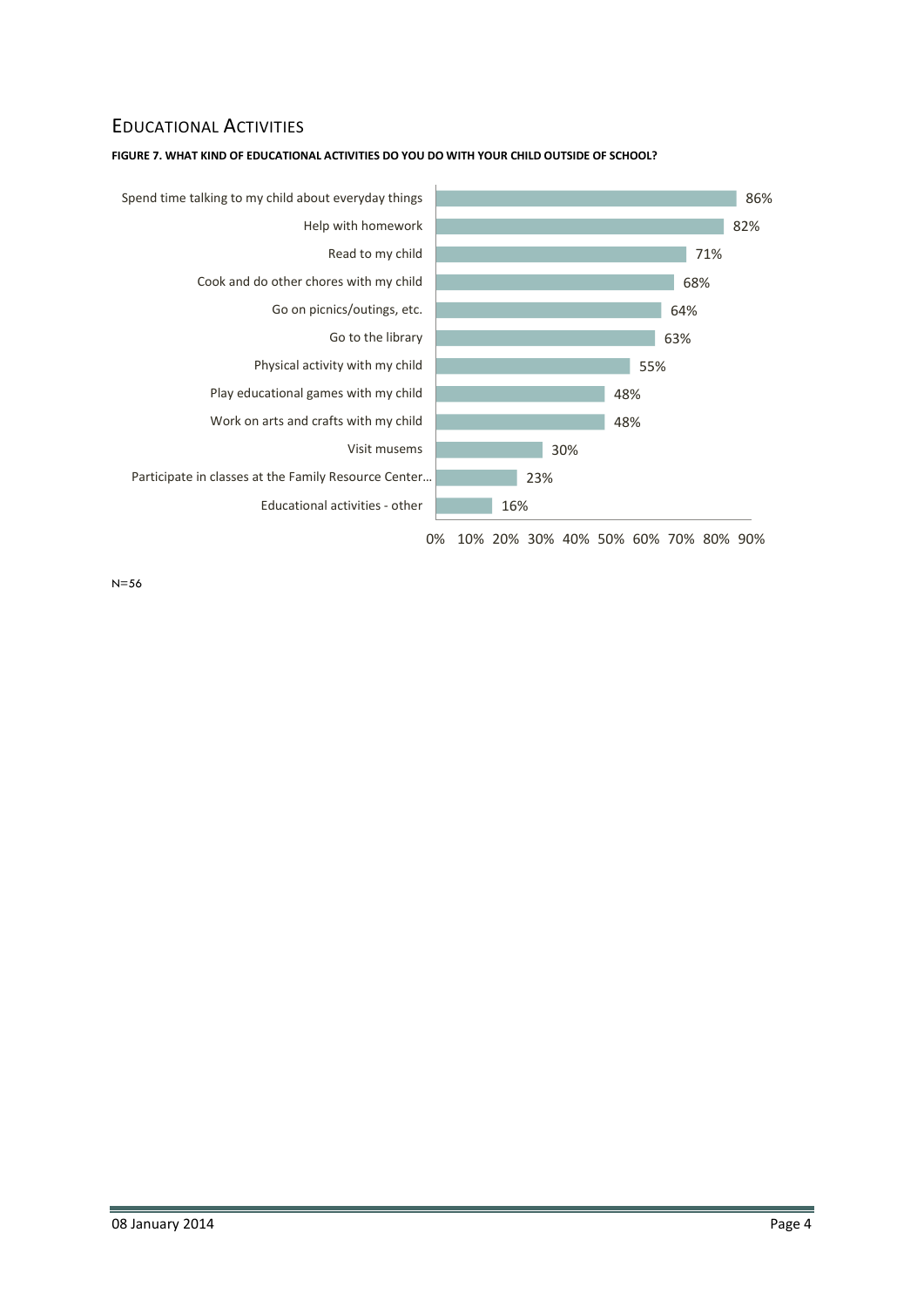## SERVICES RECEIVED

#### **FIGURE 8. WHAT SERVICES HAVE YOU OR YOUR CHILDREN ALREADY RECEIVED?**



N=56

#### *Is there anything else you would have liked to receive?*

- *Art and music classes*
- *Childcare*
- *Family counselling*
- *Increased health aides' time on campus*
- *Language classes*
- *Motivational classes for youth*
- *Painting classes*
- Parenting classes to learn to cope with adolescents with behavioural problems
- *Transportation*
- *Tutoring*

#### *How do you find out about school activities?*

- *Children*
- *Community worker*
- *Connect Ed*
- *Emails from teacher*
- *Flyers*
- *Meetings*
- *Parent Link*
- *Parent newsletters*
- *Parent teacher conferences*
- *School bulletin board*
- *School pamphlet*
- *School weekly folders*